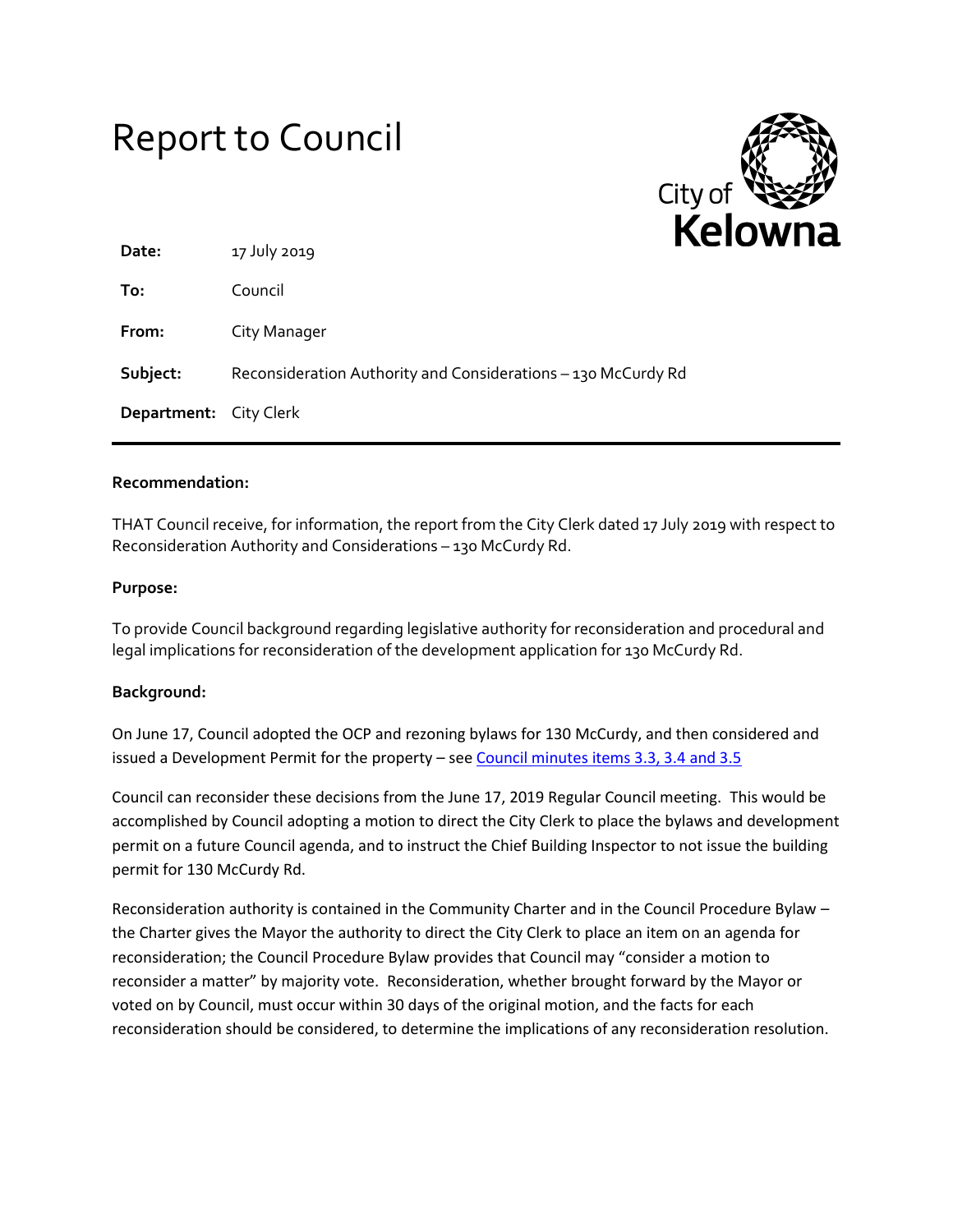## **Discussion:**

In the McCurdy case, following the June  $17<sup>th</sup>$  Council meeting, a building permit was applied for and accepted as a complete application and is being processed by the Building Department. This gives the owner/applicant certain rights as of the date the application was accepted by the City. Should, for example, Council decide to direct the Building Inspector to not issue the building permit, the owner/applicant could challenge this Council decision in Court to compel the City to issue the permit. The City Solicitor stated this would likely be successful. Should a Court order the City to issue the Building Permit, the building could then be constructed and operated as currently proposed and would be considered legally non-conforming.

There is also the question of what reason(s) Council is relying upon to bring forward a reconsideration motion:

- 1. The reason(s) must relate to land use as defined in Zoning Bylaw 8000 (as opposed to land tenancy); and
- 2. The reason(s) must not be "new information" received by Council since the closing of the public hearing.

# Land Use

Council determines changes in land use through a rezoning bylaw and public hearing process. The decision to approve or defeat such bylaws must be based on the proposed new land use as defined in Zoning Bylaw No. 8000. Making decisions for other reasons (developer identity, who will reside in the building, what the building looks like, etc.) are not valid grounds either to approve or to defeat a zoning bylaw and relying upon such reasons would call into question the lawfulness of such a decision.

Council determines the form and character of a building through the development permit process. The decision to approve or to deny the issuance of a development permit must be based on whether the building meets any development permit guidelines, including building design, on-site landscaping and parking layout. Making decisions for other reasons (developer identity, who will reside in the building, land use, etc.) are not valid grounds either to approve or to defeat a development permit and doing so would call into question the lawfulness of such a decision.

### New Information

The community has presented a great volume of information to members of Council in the past month, and Council members should consider whether any decision to reconsider is based upon "new information" – i.e. information, that is pertaining to land use, that was not presented in some manner during the public hearing. If the answer is yes, then the application should be sent back to public hearing; if no then the bylaws could be reconsidered at 3<sup>rd</sup> reading.

# **Conclusion:**

There are other implications that could arise as well, from a Council decision to reconsider, such as the City's relationships with the Provincial government and Ministers; BC Housing and other supportive housing partners, the development industry and the public. There is no BC Case Law regarding